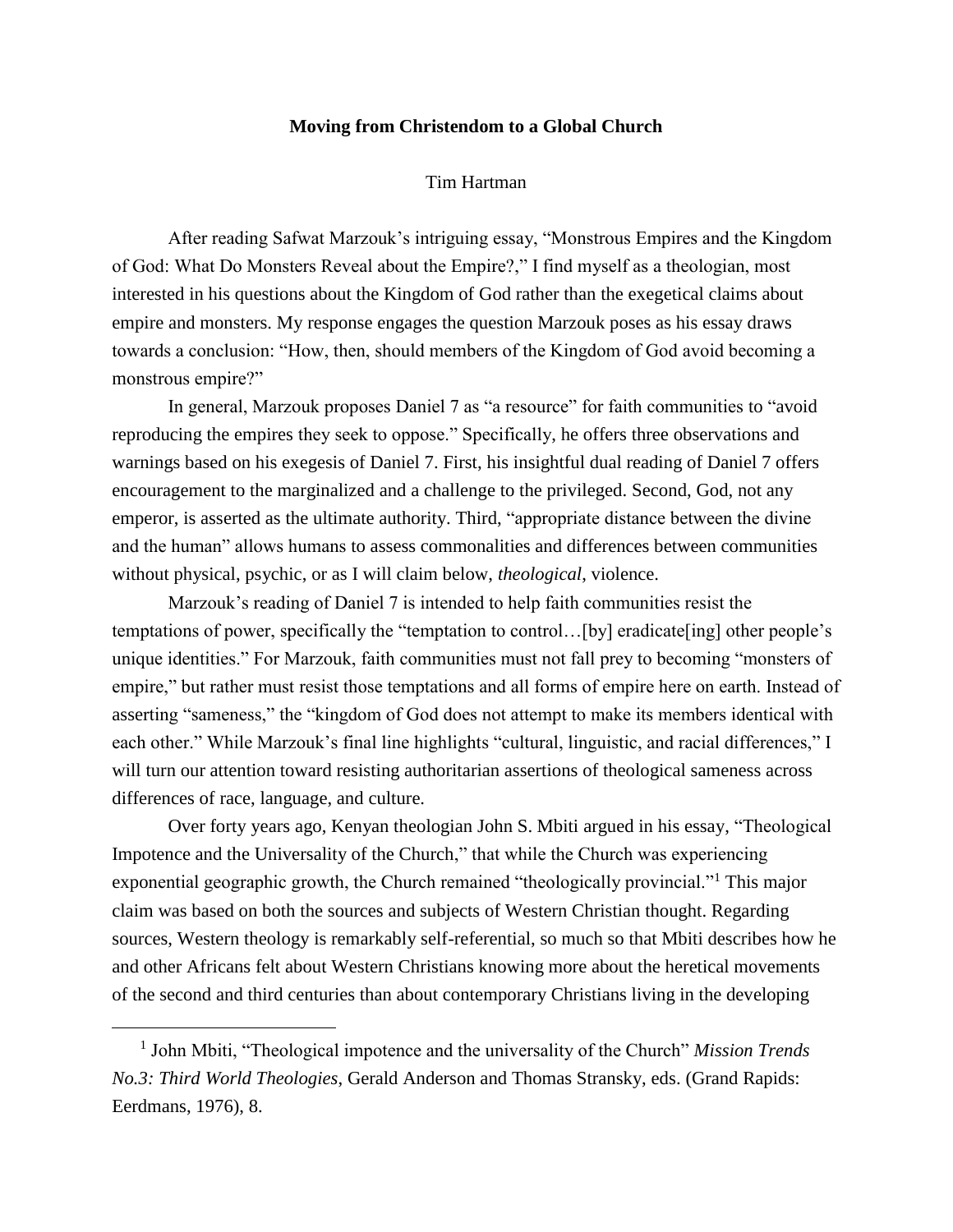world: "We feel deeply affronted and wonder whether it is more meaningful theologically to have academic fellowship with heretics long dead than with the living brethren of the Church today in the so-called Third World."<sup>2</sup> Regarding the subjects of theological reflection, Mbiti senses that the comfortable lives of most Western theologians inhibits them from understanding or addressing the survival needs of many in the developing world who are hungry, poor, and lack power. Mbiti's fear is that unless there is "a little southward tilting of theology…the new centers of ecclesiastical gravity [in Kinshasa, Kampala, or Brasilia] will either be devoid of viable theology or be filled with theology which is largely impotent."<sup>3</sup> Mbiti is making the point that Africans and others in the so-called developing world need to interpret the Christian scriptures for themselves and not blindly accept the teachings of imperial Christendom. Yet, two additional questions are in order. First, has the theological situation changed all that much since Mbiti wrote this essay in 1974? Second, what are the implications of Mbiti's claims for contemporary Western Christians and theologians?

While many sense that Christianity is receding in the West (both in terms of influence and numbers of adherents) and that Christianity is growing exponentially in the global south, some empirical data is telling. In 1910, 66% of Christians worldwide lived in Europe and North America. In 2010, 61% of Christians lived in the Global South (63% of Africans are Christians).<sup>4</sup> While the number of Christians worldwide has quadrupled over the last century to 2.2 billion, the proportion of the world population that is Christian has remained constant at about one-third. In a dramatic change few saw coming, there are now nearly twice as many Christians in the global South than the global North. Yet the disconnect between Western and non-Western theologies that Mbiti described remains with us today. Why is this so? Why have forty-plus years of voices from the global South calling to be heard gone unheeded? Or, using Marzouk's imagery, in what ways is Western theological reflection a modern, monstrous empire?

For some Westerners, as the similarities with Christians in the global South have grown over the last half-century, so have the conflicts and the distance between followers of Jesus Christ from different hemispheres. Much of the Christianity that is in Africa is a result of nineteenth century European missionary activity combined with indigenous African

<sup>&</sup>lt;sup>2</sup> Mbiti, 17.

 $3$  Mbiti, 10.

 $4$  Pew Research Center, "Global Christianity – A Report on the Size and Distribution of the World's Christian Population," (2011), http://www.pewforum.org/2011/12/19/globalchristianity-exec/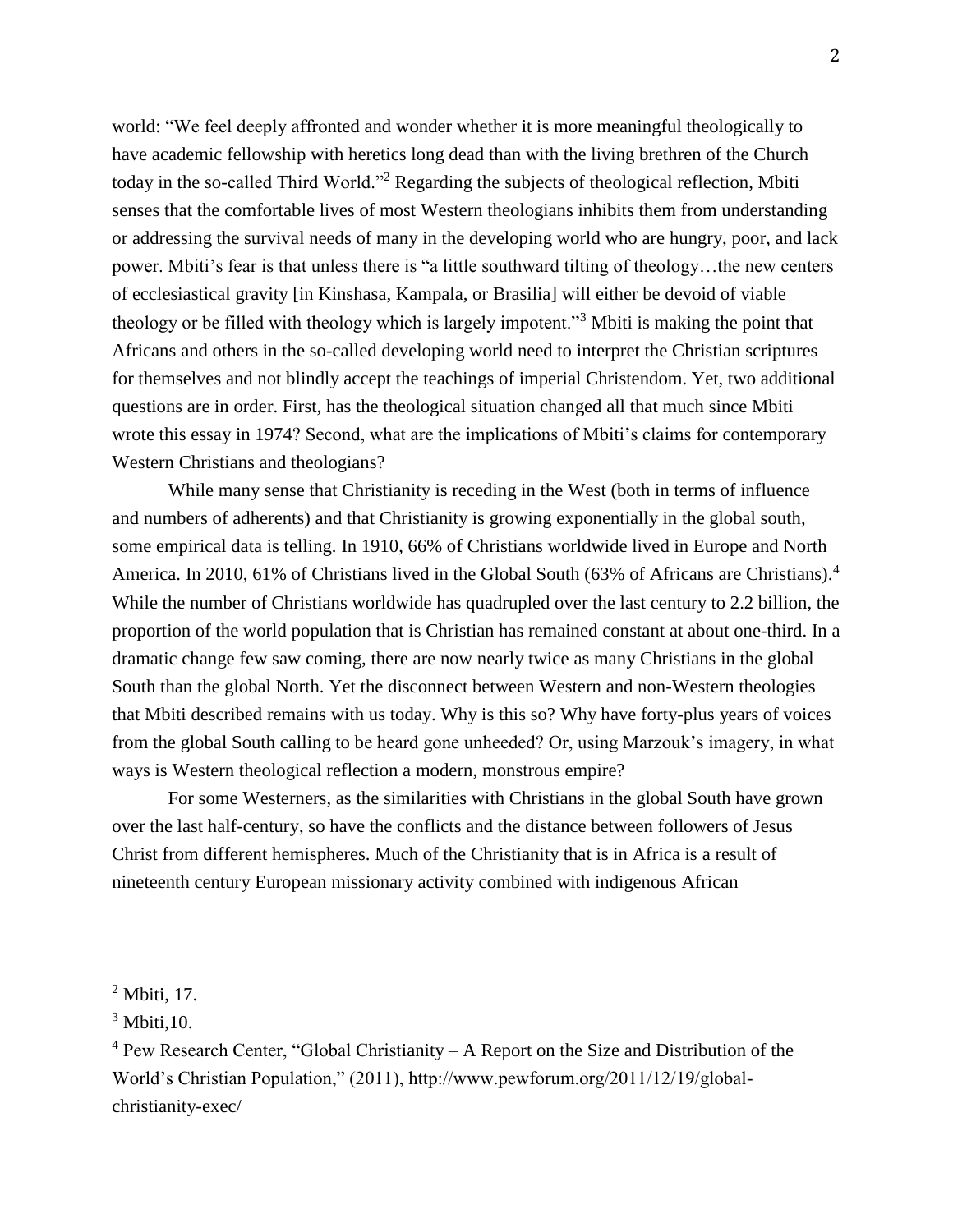spiritualties.<sup>5</sup> These religious mixtures often defy Western categories, such as "liberal" or "conservative." Part of the legacy of colonial Christianity in Africa is that when some African Christians offer understandings of scripture as inerrant, of God as unchanging, or of restrictive roles for women in the Church, they are often more faithful to the pietistic teachings of Victorian era missionaries than contemporary Western Christians are. While Western Protestants have (generally) continued to revise theological understandings in light of scientific discoveries, philosophical change, and cultural contexts, Africans and others in the developing world have sought to maintain the specific teachings that they were given by Western missionaries. While some Westerners judge them for this doctrinal conservatism, solely blaming Africans for this predilection is misguided. In addition, many Westerns choose to ignore more calls for economic justice and debt relief from African Christians.

In the process of colonial missions, Western missionaries often communicated ideas and principles without always clearly communicating the reasoning or methods that informed those ideas and principles. Propositional truths were communicated rather than the tools of biblical interpretation and theological reflection. In this way, the empire (Christendom) maintained power and control over what colonized peoples believed and served as the gatekeeper for admission into the Christian faith. As decolonialization took place in the 1960s, Christians—such as Mbiti and others—wanted to be able to contribute to global theological conversations and to experiment with their own theological understandings. However, the Western Church was quick to pounce on attempts to include traditional aspects of African religion and cultures into Christian worship services or to appropriate cultural concepts in expressing traditional doctrines, such as in various ancestor Christologies. Mbiti wrote about the need for freedom in theological reflection, saying that theologians in the developing world "must be free to hatch their own heresies and theological errors, for often it is only in response to heresies and errors that sound theological orthodoxy is generated."<sup>6</sup> Mbiti is seeking the space to resist the "imperial (theological) hegemony" of Western Christianity.

Attempts to treat theology without context or to apply theology formed in one context to another are ineffective or, worse, harmful. The failed colonial project is the most obvious example in the recent past of the attempt to export theology without attention to contextual differences. The end of colonialism formally marked the demise of the global reach of the Western, Christian empire while also exposing the errors in theological understanding that

<sup>5</sup> For more on the history of the Christian Church in Africa, see Elizabeth Isichei, *A History of Christianity In Africa: From Antiquity to the Present* (Eerdmans: Grand Rapids, 1995) and Adrian Hastings, *The Church In Africa: 1450-1950* (Oxford: Clarendon Press, 1994).  $6$  Mbiti, 16.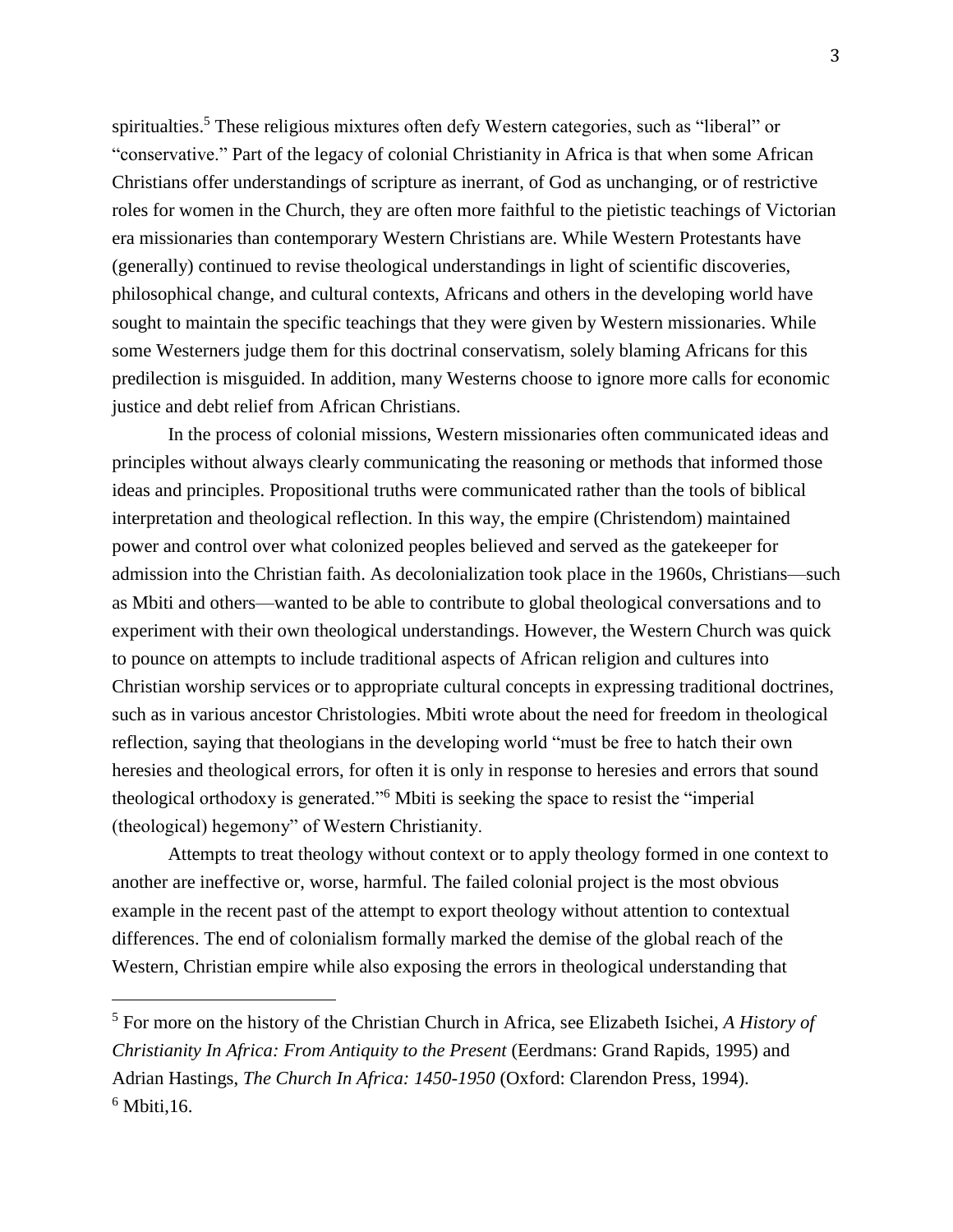supported and encouraged the colonial project. The twenty-first century calls for moving through and beyond the colonial, theological categories of saved/damned, Christian/heathen, white/black, and even Western/African. The future of constructive theology lies not in North America, Europe, or among white peoples. Instead, the future of constructive Christian theology lies in collaborations across cultural, ethnic, economic, and gender barriers.

When blinded by one's cultural context, theology is often thought to be objectively true, that is, any given biblical text has one, correct interpretation. Even among texts whose meaning is disputed, a set of common assumptions guide the hermeneutics. Mbiti and every other postcolonial theologian who has followed after him have challenged this universal theological approach as neglecting the particularities of context. Questions of culture, gender, socioeconomic status, even geography and climate, shape the theological questions posed and the answers generated. Instead of an imperial approach that all theology is without context (because the imperial assumptions overrun difference and assert sameness), postcolonial theologians have taught us all that *all* theology is contextual and *every* theological conviction is shaped by the circumstances of the person articulating it.

The end of the Western Christian empire, or Christendom, is an opportunity not a threat. This is, in part, because, as Ghanaian theologian Kwame Bediako puts it, "there is no *one* centre from which Christianity radiates, and . . . it was never intended to be so."<sup>7</sup> The un-yoking of the Christian faith from institutions of power and prestige allows for, and even necessitates, a rethinking of the Christian faith for the twenty-first century. This process of re-thinking and rearticulating Christian theology—and of holding all theological convictions loosely—is necessitated by changing contexts. Bediako considers "all theology, wherever it is produced, [to be] contextual and therefore provisional rather than universal...theology itself is always a struggle with culturally-related questions."<sup>8</sup> As the times (contexts) change, so must theology.

The context of the production of Western theologies (power, privilege, safety) has unavoidably shaped the questions asked and the answers given. As Western society has become increasingly secularized and increasingly globalized, the context of theological reflection has changed. For the rich, the powerful, the privileged, there is no theological future within safe, comfortable bubbles. There are resources within the history of Western theology but they must be viewed with a hermeneutic of suspicion. The questions asked and the answers given must change. These changes cannot take place without engaging thinkers and ideas from other sociocultural contexts with differing values and worldviews.

<sup>7</sup> Kwame Bediako, *Christianity in Africa: The Renewal of a non-Western Religion* (Edinburgh: Edinburgh University Press, 1995), 164.

<sup>8</sup> Bediako, 129.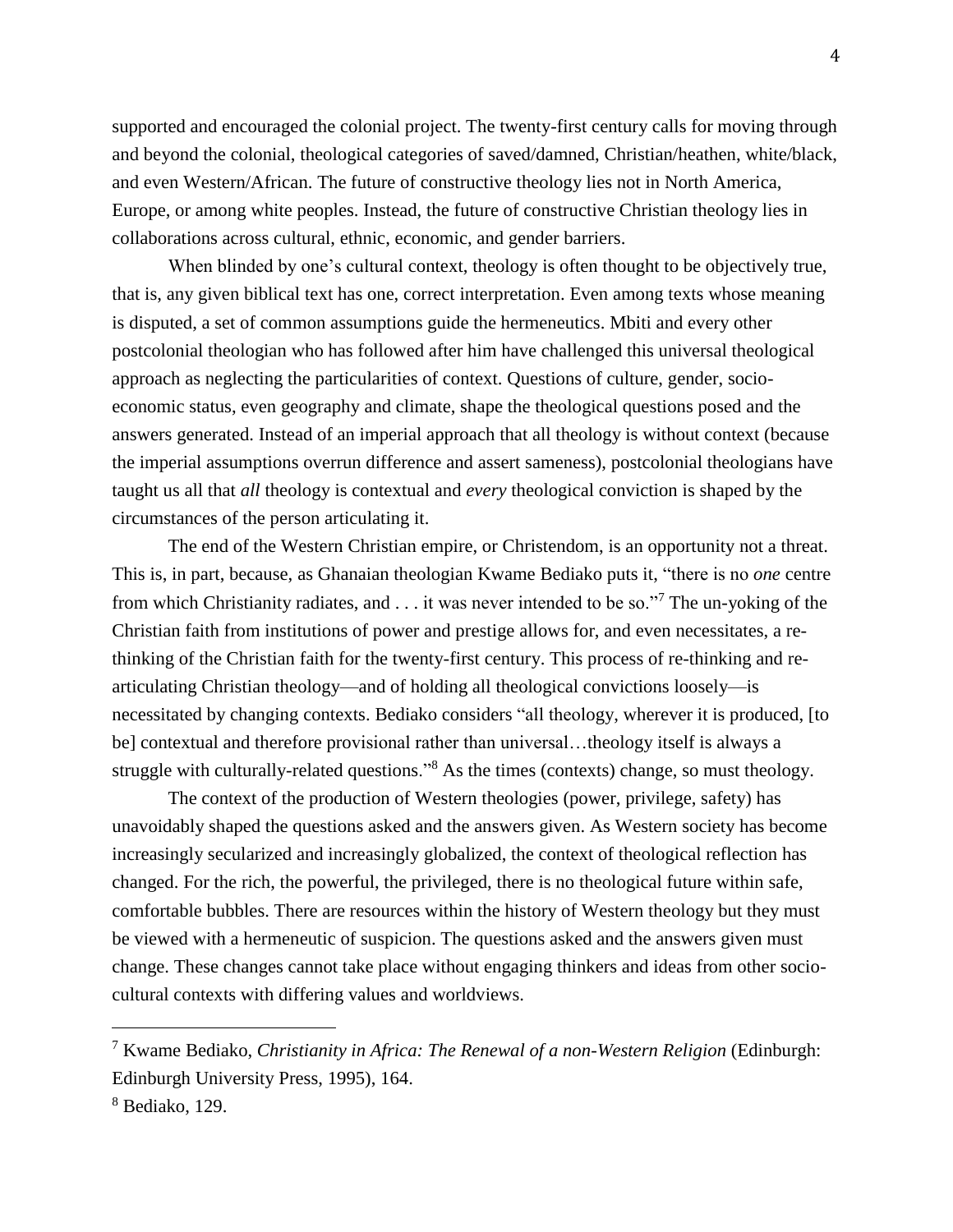My deeper—and longer-term--hope is that, through the end of the Christian empire, the stark distinction between Western and non-Western Christian theologies will disappear. I hope that deeply contextual theologies flourish around the globe and that thoughtful engagements arise across boundaries. These engagements will both allow for cross-fertilization of new ideas as well as self-critical re-assessment of one's own theological method and assumptions. Moving forward, good theological reflection cannot be done in a vacuum—particularly when that vacuum is achieved by intentionally, systemically, and systematically excluding rival or discordant voices. For those with privilege, listening to theologians from the majority world and those on the undersides of power is essential. Listening is the first step toward radically altering theological convictions that have appropriated divine authority towards abusive or prejudicial ends. Over the last five hundred years, the social consequences of Western Christian theological beliefs have been decidedly mixed. Alongside all the good works done in the name of the gospel is stacked the horrors of the trans-Atlantic slave trade, the Holocaust, the Rwandan genocide,<sup>9</sup> and other atrocities supported and endorsed by Christian theologians and the Church. Perhaps through the genuine encounter of Western theologies with non-Western expressions of Christianity, Westerners can see their cultural blinders more clearly, naming these biases, acknowledging these assumptions, and beginning to remove them. The ability to name, understand, and assess cultural influences upon one's own Christian theological reflection can help to ameliorate the deleterious effects of coming to understand and explain the gospel of Jesus Christ from positions of power, authority, wealth, and comfort.

If such deep listening and learning can occur across boundaries of race, class, language, gender, culture, and geography (such that the often implicit Western agenda can be interrogated and laid aside and the anti-Western rhetoric of some postcolonial theology can be suspended) there exists the possibility of true dialogue within world Christianity. Indeed, the goal would be dialogue, not a monolithic, global theology. Such dialogue would allow for the exchange of ideas in order to better interpret Biblical texts and encourage the development of local, indigenous theologies that are not isolated, but offer conversation with other contextual theologies around the world. One of the results of globalization is that peoples in distant geographic locations may be facing similar theological challenges. There will be opportunities for Christians in distant lands to share their responses to contemporary challenges. In so doing, communities seeking to live in the kingdom of God can work to avoid becoming a monstrous empire—and this will be done through listening and collaboration across boundaries.

<sup>&</sup>lt;sup>9</sup> For more on the involvement on the Church and its leaders in the 1994 genocide in Rwanda see Timothy Longman, *Christianity and genocide in Rwanda* (New York: Cambridge University Press, 2010).